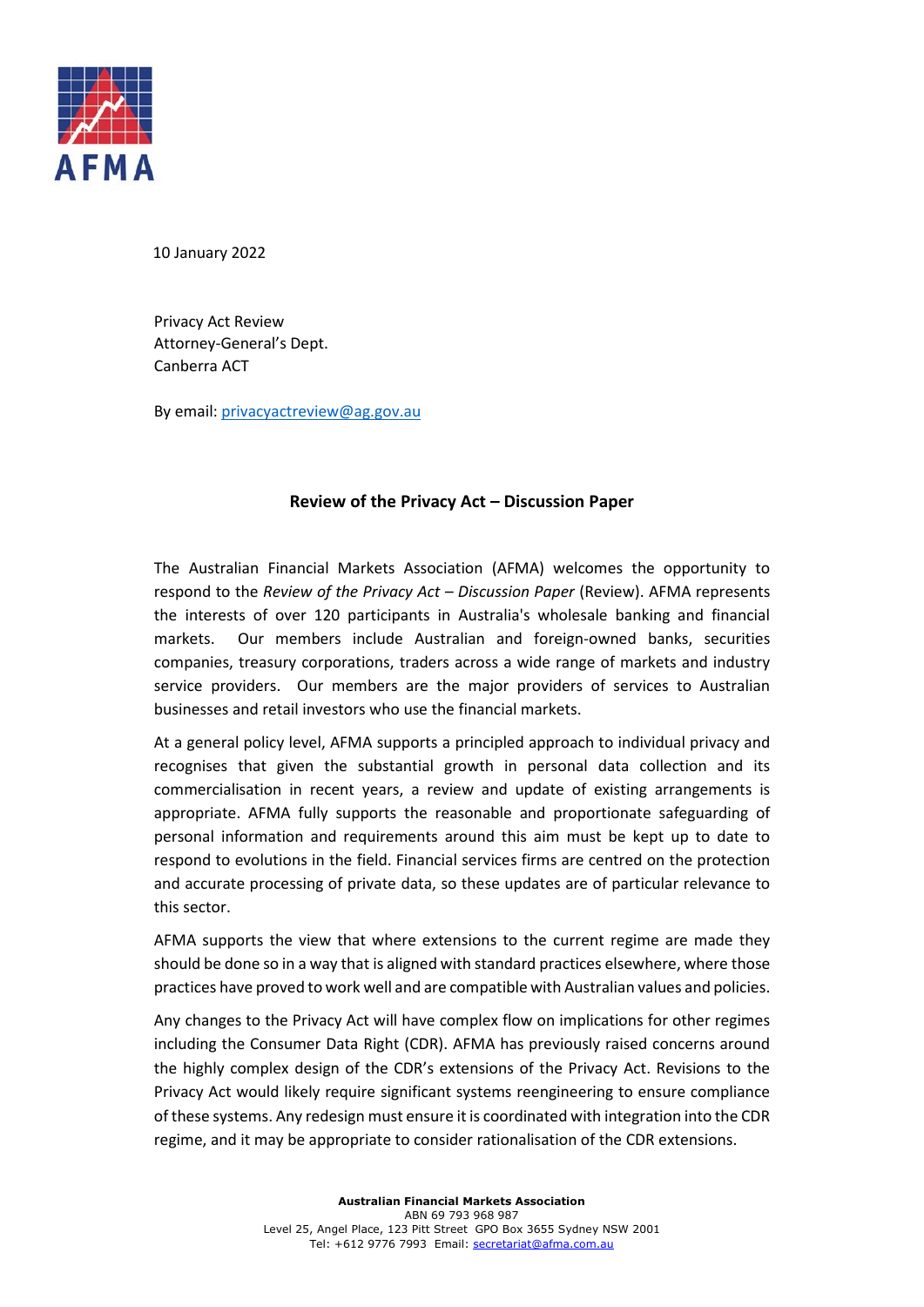AFMA's substantive comments on selected Review proposals are set in the Attachment.

Please contact David Love either on 02 9776 7995 or by emai[l dlove@afma.com.au](mailto:dlove@afma.com.au) in regard to this letter.

Yours sincerely

David Love

**David Love General Counsel & International Adviser**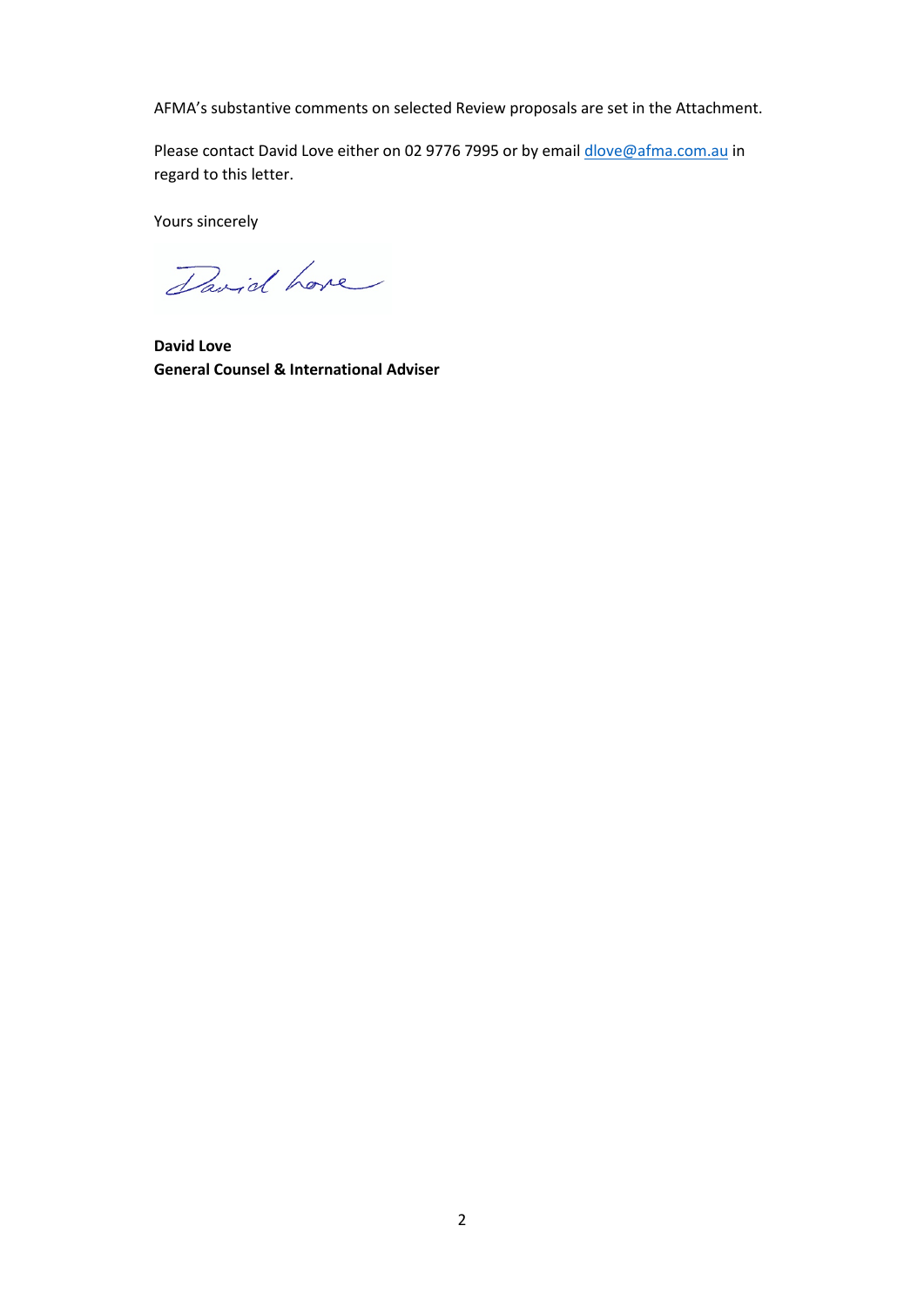# **Attachment**

This submission is limited to addressing those Review questions which were deemed to be relevant to AFMA members in the financial services sector. It responds to eight topics of review, namely:

- 1. Personal Information Chapter 2
- 2. Employee records exemption Chapter 5
- 3. Notice and consent, and introducing a fair and reasonable requirement Chapters 8-10
- 4. Direct marketing, targeted advertising and profiling Chapter 16
- 5. Automated decision making and organisational accountability Chapters 17 & 20
- 6. Organisational accountability Chapter 20
- 7. Industry funding arrangements Chapter 24
- 8. Overseas data flows Chapter 22

#### **9. Personal Information**

#### *2.1 Change the word 'about' in the definition PI to 'relates to'*

*Not supported* -The current definition of personal information is fit for purpose. We are concerned with the uncertainty created by such a change. We do not consider this proposal would achieve its intended purpose and may have unintended consequences, such as capturing any information remotely related to an individual, or capturing commercial information of entities used to provide the individual a service or a product.

### *2.2 Include a non-exhaustive list of the types of information capable of being covered by the definition of personal information.*

*Not in the law* – Providing further examples is a welcome idea due to the changing nature of technology. There is a need for the examples to be relevant to current technology and for this reason we do not support examples being provided in the legislation itself but rather through the existing means of the OAIC guidance '*What is Personal Information'*.

AFMA supports the Office of the Australian Information Commissioner's (OAIC) view that the amending legislation's Explanatory Memorandum could provide certain types of technical information that would be captured as personal information in appropriate circumstances. (see OAIC submission in response to the Issues Paper, para 2.17).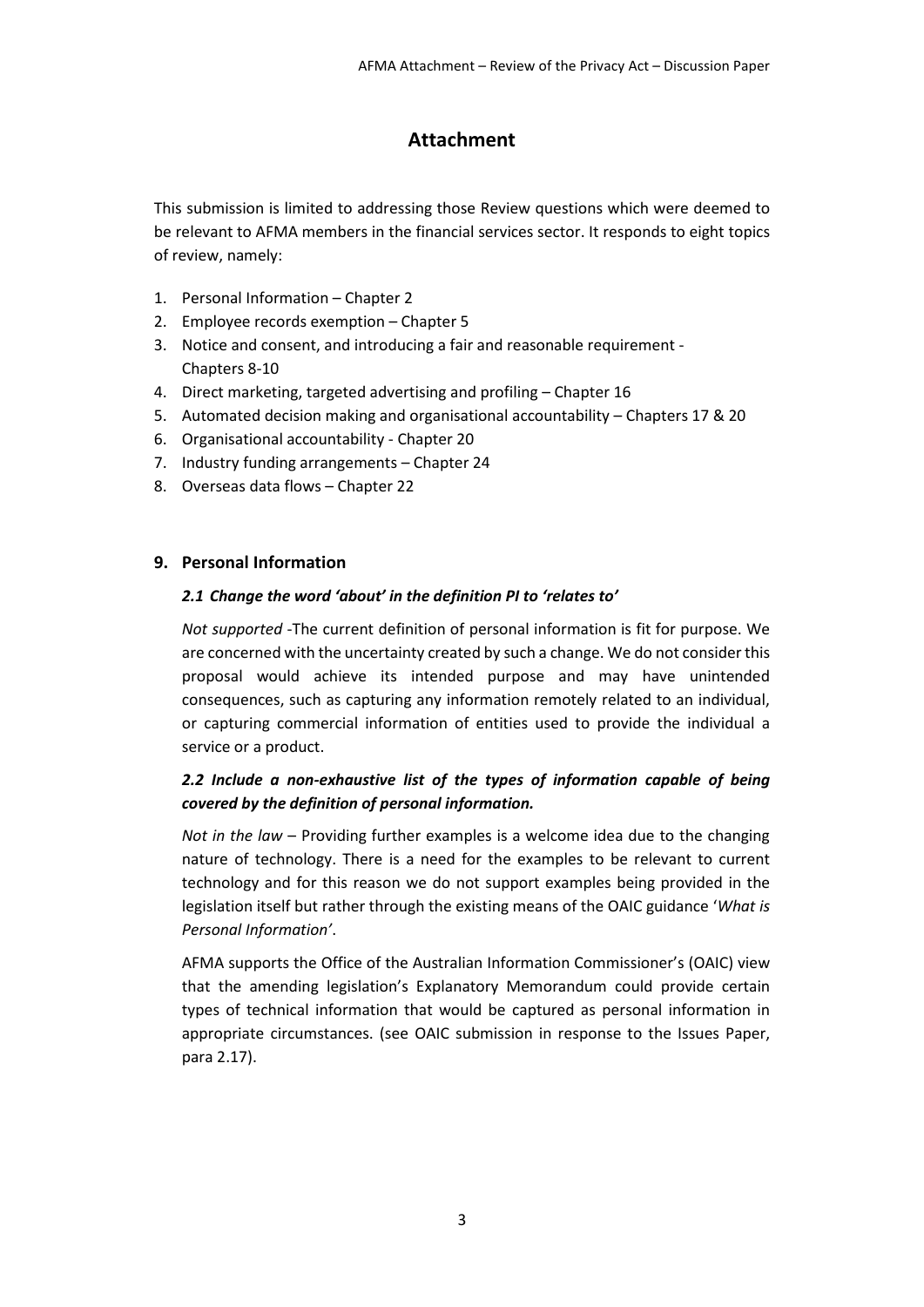# *2.3 Define 'reasonably identifiable' to cover circumstances in which an individual could be identified, directly or indirectly. Include a list of factors to support this assessment of personal information.*

*Not in the law* – In keeping with the response to Q2.2, guidance is welcome but given the dynamic nature of technology this can be provided in the OAIC guidance, not in the law. Technologies which allow identification are evolving and consideration should be given to not penalising an entity for the assessments made in the past which are overtaken by technology enabling retrospective identification.

### *2.4 Amend the definition of 'collection' to expressly cover information obtained from any source and by any means, including inferred or generated information.*

*Not supported* – This proposal is unbounded and would make compliance very difficult because of its vagueness. Inferred information is already included under the current definition of personal information under 'opinion'. In addition, the OAIC's guidance about 'What is personal information' already includes information or opinion 'inferred' about an individual from their activities.

#### *2.5 Require personal information to be anonymous before it is no longer protected by the Act.*

*Not supported* - OAIC's view is that 'Information will be anonymised where the risk of an individual being re-identified in the data is very low in the relevant context in which it is held or disclosed.' (OAIC's submission to the Issues paper, para. 2.39). Consistent with this view personal information with a low re-identification risk should be treated as anonymised information, given the challenge of being absolutely certain about the anonymisation of information in a data point rich environment.

More generally, due to existing the lack of clarity between the definitions of 'deidentified' and 'anonymised', further guidance is needed to assist entities in implementing the anonymisation standard.

#### **10. Employee records exemption – Chapter 5**

### *5 What would be the benefits and limitations of providing enhanced protections for employees' privacy in workplace relations laws?*

*Not supported* - If collection of employee data were to be subject to a consent requirement it is problematic to conceive how free consent could be obtained in the context of the employment relationship.

# **11. Notice and consent, and introducing a fair and reasonable requirement Chapters 8 -10**

### *8.1 Introduce an express requirement in APP 5 that privacy notices must be clear, current and understandable.*

*Not supported* - The OAIC's recommendation 32 from its Issues Paper submission, that APP notices need to be 'concise, transparent, intelligible and written in clear and plain language' is a sensible recommendation in respect of this question. The OAIC wording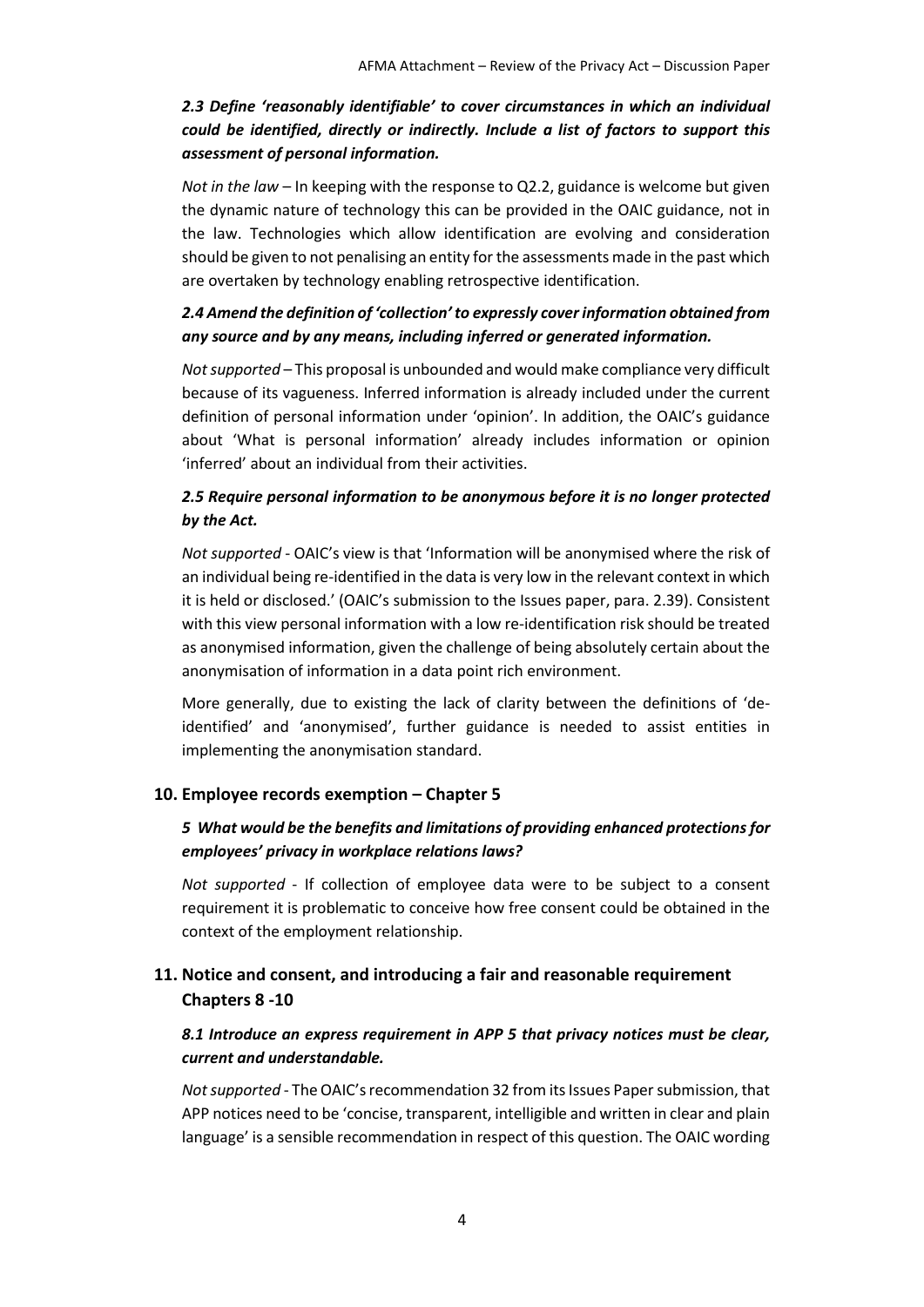is less ambiguous than 'current' and 'understandable', and preferable to the Q8.1 formulation.

#### *8.2 APP 5 notices limited to specific matters under APP 5.2.*

*Reserved support –* Regarding the following matter in APP 5.2

if the collection occurred via a third party, the entity from which the personal information was received and the circumstances of that collection

This requirement would be hard to meet if it requires naming all third parties disclosing personal information to the entity (especially in large corporate groups). As a suggestion it would be sufficient to list the types of third parties the entity may receive personal information from as indicated in the dot point.

# *8.3 Standardised privacy notices could be considered in the development of an APP code, such as the OP code, including standardised layouts, wording and icons. Consumer comprehension testing would be beneficial to ensure the effectiveness of the standardised notices.*

*Not supported* – The experience in the financial services sector is that such standardised format notices are more trouble to the regulator, regulated entity and consumer than they are worth and have resulted in wording which is overly long and incomprehensible to the consumer despite the testing. The diverse range of businesses covered by this legislation means they will have a better understanding of how to communicate effectively with the target audience. For the financial services sector, in particular, businesses are required to communicate a large volume of statutorily mandated information and privacy notices form part of a large suite of information that needs to be combined and presented in a consumer-friendly form.

OAIC guidelines are the preferred way to assist business in preparing their privacy notices.

*8.4 Strengthen the requirement for when an APP 5 collection notice is required – that is, require notification at or before the time of collection, or if that is not practicable as soon as possible after collection, unless the individual has already been made aware of the APP 5 matters; or notification would be impossible or would involve disproportionate effort.*

*Reserved support* – This proposal would on the positive side provide greater compliance certainty. In this context guidance is desired on what the standard would be for 'as soon as possible', and whether this would include a potential time period, e.g. within 30 calendar days.

However, the collection notice process is already burdensome when personal data is collected in the B2B/institutional business context (personal data of other company employees, such as the individual contacts of a corporate client/counterparty); when business cards are provided by executives of corporate clients or prospective institutional clients; or when it is necessary to obtain information about a corporate institutional client to meet both Australian and offshore regulatory requirements. An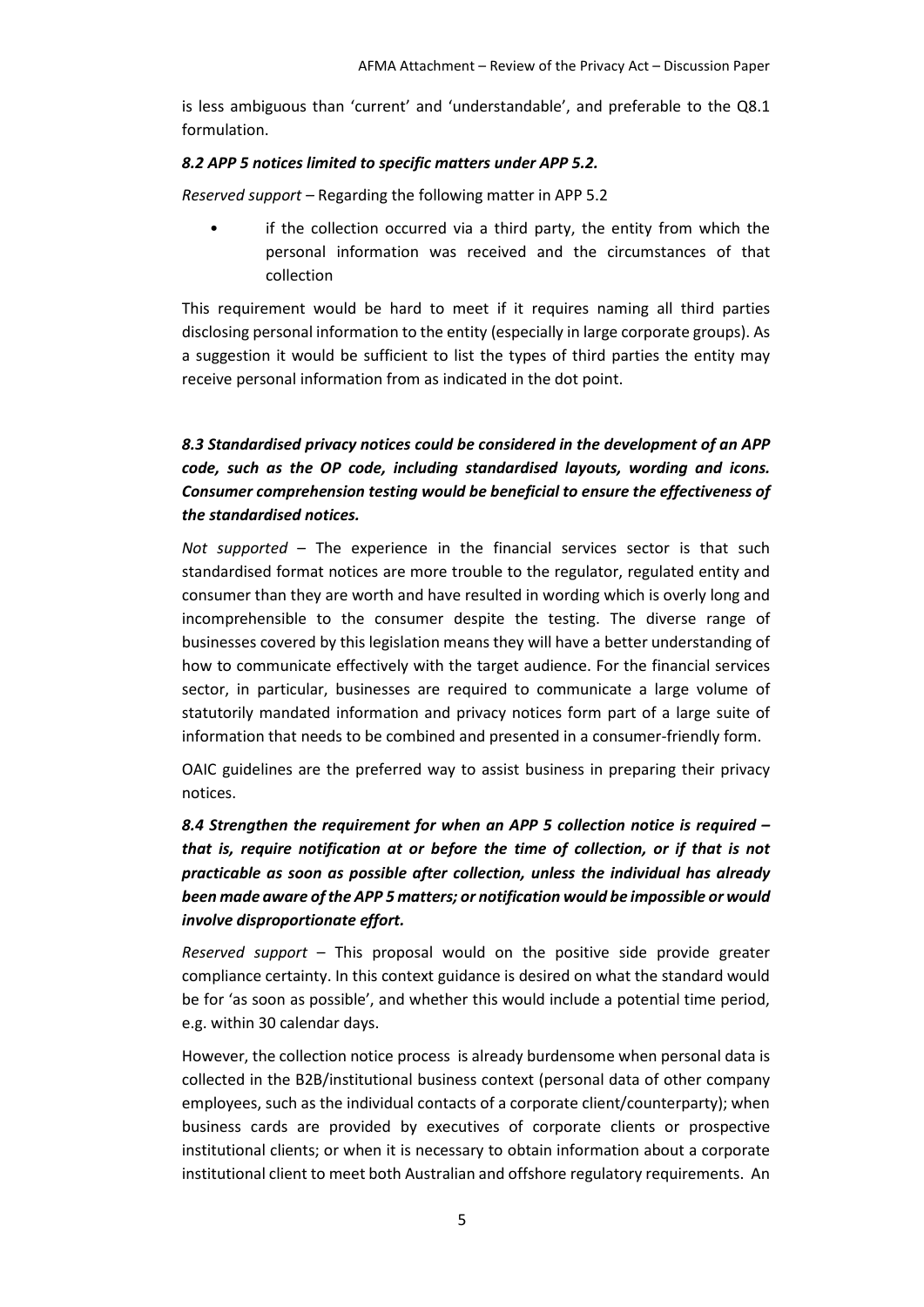exemption for such business contacts and where collection is required by law (whether Australian or otherwise) such as that available in other jurisdictions is needed especially if the requirement is to be strengthened.

### *9.1 Consent to be defined in the Act as being voluntary, informed, current, specific, and an unambiguous indication through clear action.*

*Supported* – We agree with the OAIC's Issues Paper submission that it is important to preserve the use of consent for situations which have the greatest privacy impact, and not require consent for routine personal information handling or situations where the individual expects or considers reasonable in the circumstances.

The statutory formulation should also be consistent with international norms for consent giving.

*9.2 Standardised consents could be considered in the development of an APP code, such as the OP code, including standardised layouts, wording, icons or consent taxonomies. Consumer comprehension testing would be beneficial to ensure the effectiveness of the standardised consents.*

*Not supported* – Consistent with the response to Q8.3, standardisation is not desirable. The financial services sector has a large number of systems and client onboarding statutory requirements into which privacy consents need to be integrated in a clear manner. Standardisation militates against this objective and could conflict with other statutory requirements.

### *10.1 A collection, use or disclosure of personal information under APP 3 and APP 6 must be fair and reasonable in the circumstances.*

*Supported* - subject to comments in 10.2 below.

*10.2 Legislated factors relevant to whether a collection, use or disclosure of personal information is fair and reasonable in the circumstances could include:*

- *Whether an individual would reasonably expect the personal information to be collected, used or disclosed in the circumstances*
- *The sensitivity and amount of personal information being collected, used or disclosed*
- *Whether an individual is at foreseeable risk of unjustified adverse impacts or harm as a result of the collection, use or disclosure of their personal information*
- *Whether the collection, use or disclosure is reasonably necessary to achieve the functions and activities of the entity*
- *Whether the individual's loss of privacy is proportionate to the benefits*
- *The transparency of the collection, use or disclosure of the personal information, and*
- *If the personal information relates to a child, whether the collection, use or disclosure of the personal information is in the best interests of the child.*

*Reserved support* - Legislated factors can assist with compliance certainty. However, cross-border compliance concerns arise, especially in relation to consistency with the General Data Protection Regulation [European Union] (GDPR) 'legitimate interests'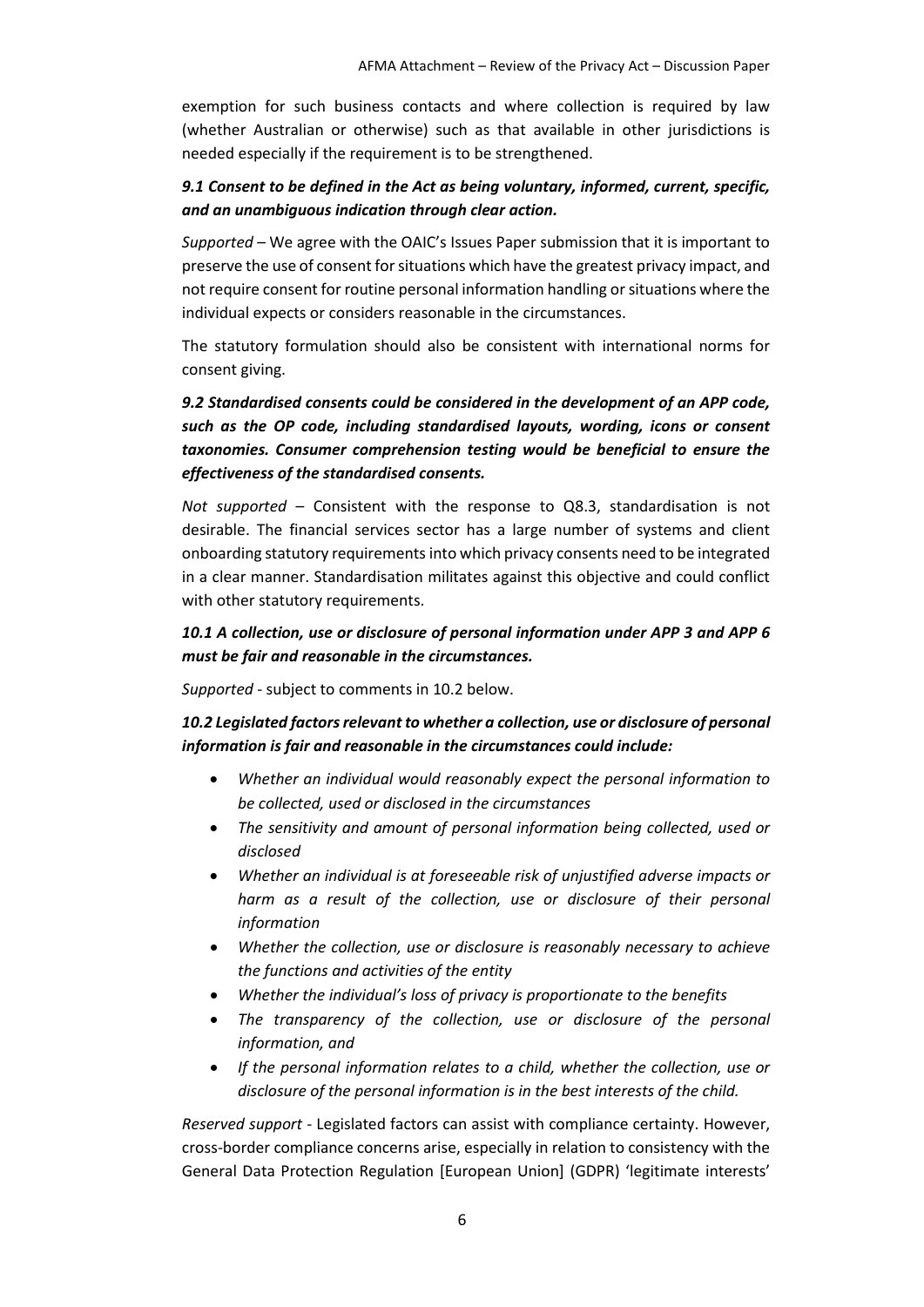assessment test in respect of having a lawful basis. In addition we note that the balancing of individual interests is not required where there is a legal obligation to collect and handle personal information in a particular way (for example, disclosures to AUSTRAC), or where the collection is necessary to fulfil a contract (to which other legal and precedential tests apply).

In regard to a child, it would be more practicable for the test to be whether the collection, use or disclosure of the personal information has been consented to by the child's parent or guardian having done so considering the best interests of the child. It would be hard for the entity to determine whether the collection, use or disclosure of personal information is in the best interests of the child.

*10.3 Include an additional requirement in APP 3.6 to the effect that that where an entity does not collect information directly from an individual, it must take reasonable steps to satisfy itself that the information was originally collected from the individual in accordance with APP 3. Commissioner-issued guidelines could provide examples of reasonable steps that could be taken, including making reasonable enquiries regarding the collecting entities' notice and consent procedures or seeking contractual warranties that the information was collected in accordance with APP 3.*

*Reserved support* - This proposal amounts to a form of 'due diligence' standard for online entities, where the scraping of large amounts of personal information from publicly available websites occur and is potentially shared with third parties (such as data brokers).

However, it appears this may also capture any third-party collection of personal information. Further guidance is required as to what type of circumstances this proposal intends to capture, and whether it would also capture legitimate processes and procedures such as credit checks or identity verification checks, or whether it extends to a contract between the APP entity and a third party who has been engaged for a service. Additionally, we seek clarity on its interaction with Part IIIA of the Privacy Act, and whether credit information will be specifically excluded.

### *10.4 Define a 'primary purpose' as the purpose for the original collection, as notified to the individual. Define a 'secondary purpose' as a purpose that is directly related to, and reasonably necessary to support the primary purpose.*

*Not supported* - This introduces a significant change to the current approach where clear purposes are stated. It may have a counterproductive effect of encouraging vague and broad descriptions for each primary purpose in order to capture potential or unclear future uses or disclosures or providing a large list of potential primary purposes. By introducing the requirement that a secondary use or disclosure must be 'directly' related to the primary purpose for all personal information (rather than sensitive information alone), this would require a significant shift across all APP entities with established practices to reassess secondary purposes that may not be 'directly' related to the primary purpose. For example, the use of personal information for a legitimate business purpose the individual would reasonably expect such as quality assurance or auditing.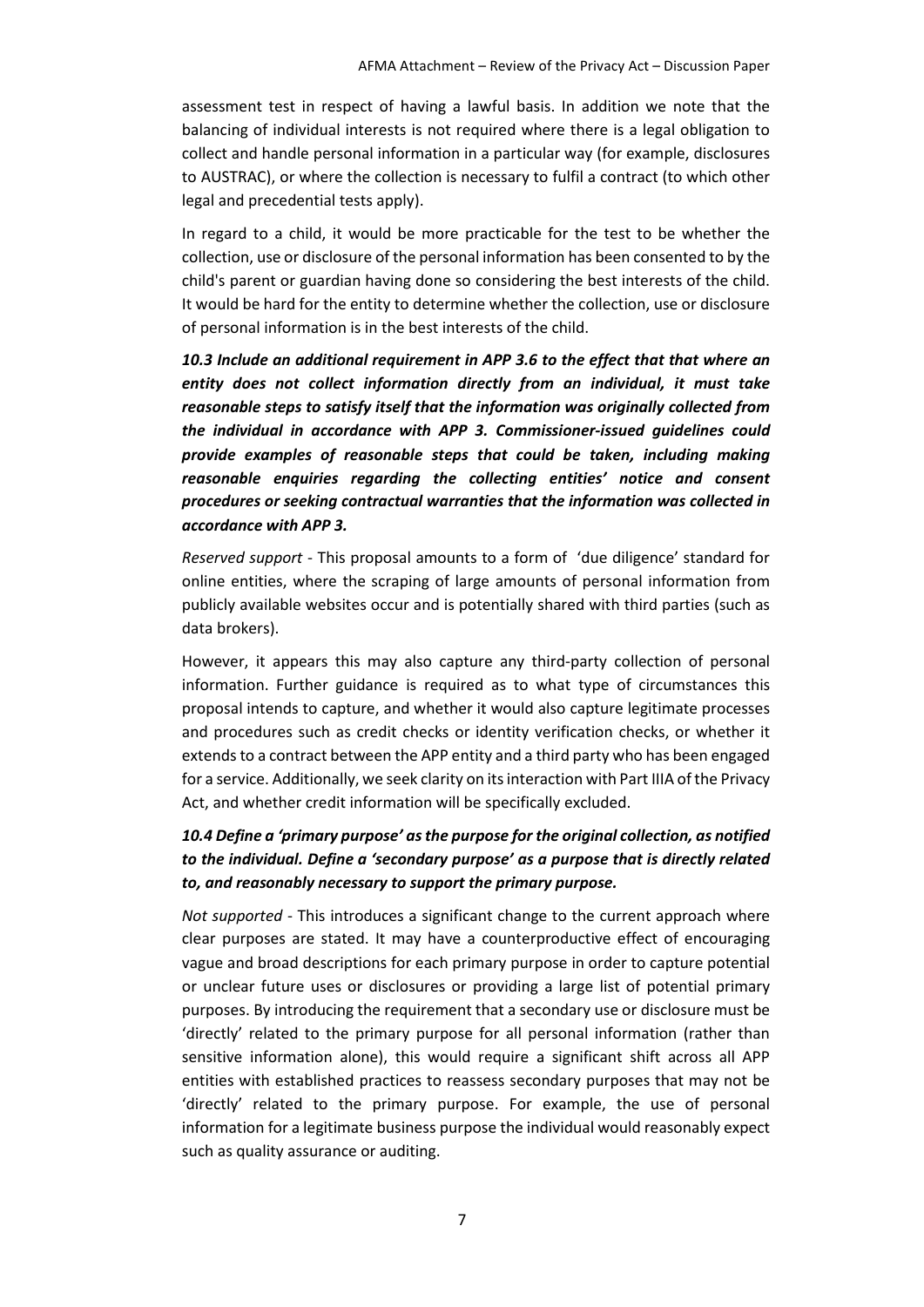#### **12. Direct marketing, targeted advertising and profiling – Chapter 16**

*16.2 The use or disclosure of personal information for the purpose of influencing an individual's behaviour or decisions must be a primary purpose notified to the individual when their personal information is collected.*

*Query* - From a financial services perspective this presumably would include the analysis of whether a client should receive product ideas / content aligned to their preferences / current portfolio when receiving financial service advice?

*16.3 APP entities would be required to include the following additional information in their privacy policy on whether the entity is likely to use personal information, alone or in combination with any other information, for the purpose of influencing an individual's behaviour or decisions and if so, the types of information that will be used, generated or inferred to influence the individual, and whether the entity uses third parties in the provision of online marketing materials and if so, the details of those parties and information regarding the appropriate method of opting-out of those materials.*

*Query* - Would this reasonably include the analysis of whether a client should receive centralised product ideas / content aligned to their preferences / current portfolio? How would this interact with other obligations regarding financial services advice under the Corporations Act?

# **13. Automated decision making and organisational accountability – Chapters 17 & 20**

*17.1 Require privacy policies to include information on whether personal information will be used in automated decision-making which has a legal, or similarly significant effect on people's rights.*

*Reserved support* – On the basis that further information and guidance will be needed to explain:

- what the definition of 'automated decision making' would be, and whether this intends to align with the definition under the GDPR.
- 'AI informed decision making' particularly if it will be used to form the basis of the definition of 'automated decision making'.
- A non-exhaustive list and examples of 'similarly significant effect'.

#### **14. Organisational accountability -Chapter 20**

### *20.1 Introduce further organisational accountability requirements into the Act, targeting measures to where there is the greatest privacy risk.*

*Not supported* – APRA regulated entities are already subject to extensive accountability requirements under the *Financial Accountability Regime Act 2021*. Redundant accountability regulation should not be imposed on the financial services sector.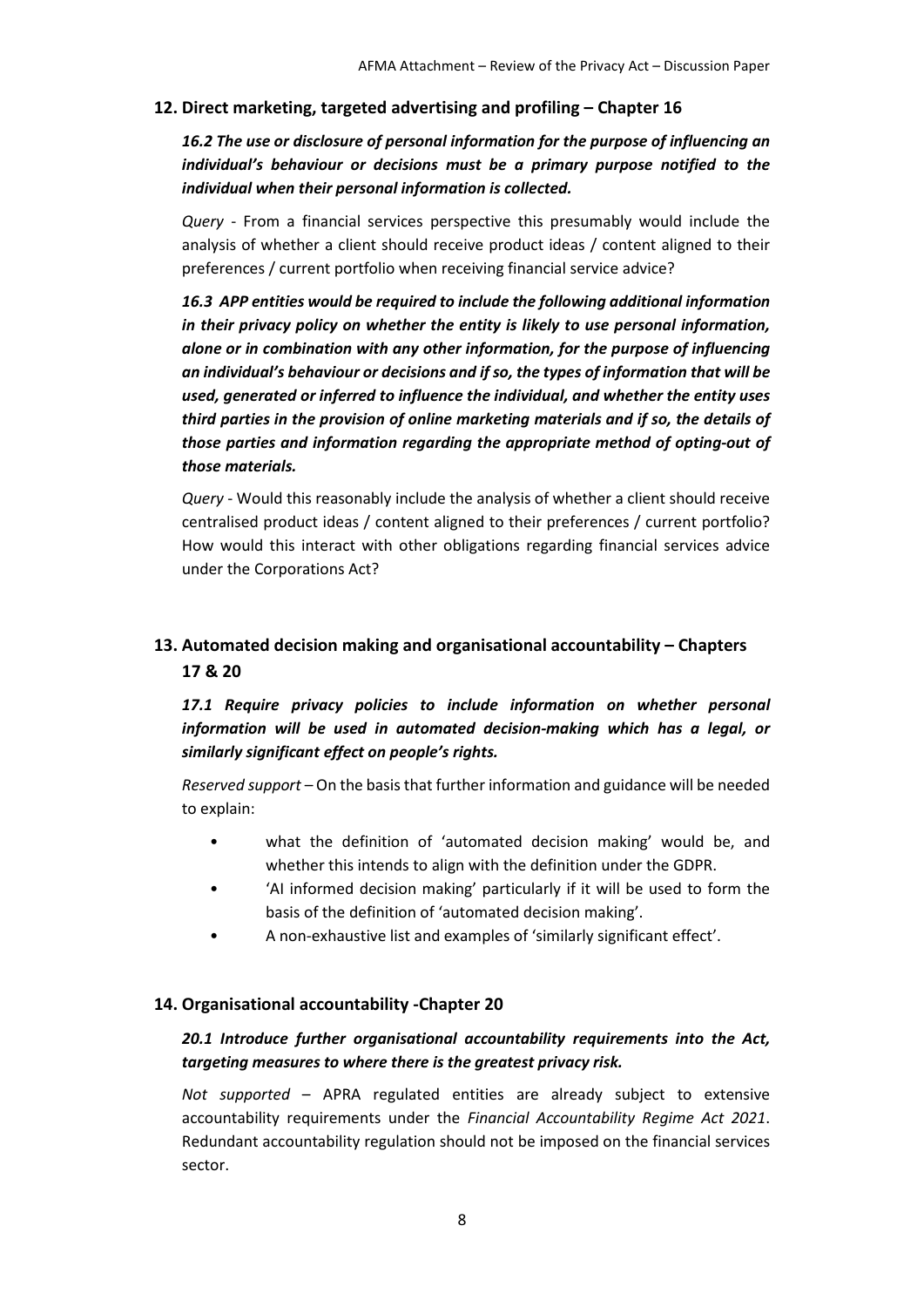#### **15. Industry funding arrangements – Chapter 24**

*24.7 Introduce an industry funding model similar to ASIC's incorporating two different levies:*

- *A cost recovery levy to help fund the OAIC's provision of guidance, advice and assessments, and*
- *A statutory levy to fund the OAIC's investigation and prosecution of entities which operate in a high privacy risk environment.*

*Not supported* - AFMA has been a long-time critic of the way industry funding arrangements have been implemented for financial services regulation, a subject on which we have made representations to government in recent years. Our views in regard to this proposal extend across to privacy regulation on a consistent basis. The following points set out AFMA's views relevant to consideration of policy on industry funding arrangements.

Moral hazard is a significant problem in the design of cost recovery arrangements. The structures for these arrangements present little incentive for government to keep costs low or efficient, as these costs are passed onto the invoiced entities. Moreover, governments have paid little attention to the cumulative burden of ad hoc increases in cost recovery levies and also have failed to recognise that the primary beneficiary of regulation is the public, whose interests can in effect only be reflected in a government contribution to regulator funding.

It is generally accepted, at least in principle, that cost recovery should be instituted for reasons of economic efficiency and good regulation and not to raise revenue. However, in practice, governments may impose cost recovery arrangements to improve the budget bottom line. In an environment in which the federal budget is under pressure from a number of sources, there is a realistic concern that further cost recovery arrangements will be imposed as revenueraising measures at the expense of economic efficiency. There is also a danger that the revenue-raising motive leads to cost recovery arrangements being imposed in an ad hoc and uncoordinated fashion so that the full cost recovery burden of regulation being imposed on the regulated industry is not recognised by government. In the case of financial services, this regulatory cost burden is seen as hindering Australia's international competitiveness as a regional and global financial centre.

There is also the danger of regulatory creep if there is no direct cost to government from the introduction of new regulation. This may lead to regulation being over-supplied. Cost recovery arrangements should only be imposed as a result of a detailed assessment process that takes account of the full burden of regulation on the regulated industry, including compliance costs and the benefits to government from the industry's contribution to the implementation and continued operation of government regulation.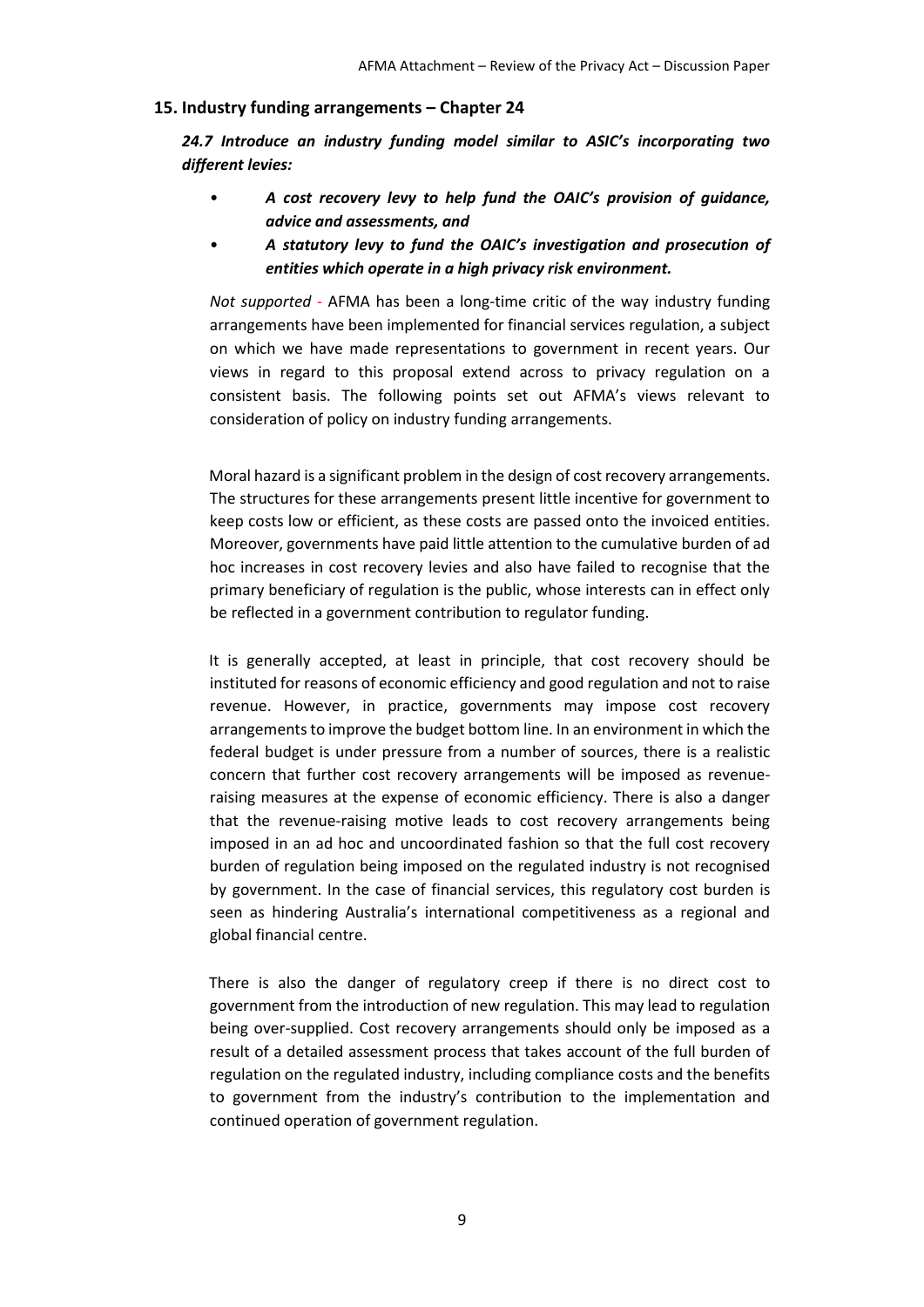Cost recovery arrangements also ignore significant revenue benefits to government arising from regulation. Industry bears the considerable compliance costs of regulation, an additional cost burden over and above regulator's expenses. Cost recovery for new regulation typically generates new charges and compliance costs for the industry to bear. Little or no thought is given in this context to the full cost of such regulatory change for industry participants. In practice, their business units must incur the operational and compliance start-up costs associated with new regulation, deal with the (often dampening) impact of the new regulation of business activity and, at the same time, pay an additional charge for regulation. It is important to the efficiency of the financial system for cost recovery charges to be introduced in a manner that has regard to the broader costs of regulation being absorbed by a regulated entity, and its ability to pay.

More generally we see an opportunity to rationalise and streamline the current disjointed approach to privacy which currently sees four regulators in the financial services sector alone enforcing overlapping and inconsistent privacy related regulations.

#### **16. Overseas data flows – Chapter 22**

### *22.2 Standard Contractual Clauses for transferring personal information overseas be made available to APP entities to facilitate overseas disclosures of personal information.*

*Not supported* - AFMA members caution that the prime example of the APAC CBPR system has not proven to be helpful in practice with only five countries providing the certification possibility and limited number of companies that joined the system, missing some of the biggest companies in the personal data storage business such as Microsoft, Amazon or Google. Consequently the system cannot be leveraged for many data transfers by members with others such as financial institutions with whom they into business transactions and provide personal data to.

#### *22.3 Remove the informed consent exception in APP 8.2(b).*

*Not supported* - Removal of this exception may mean a reduction in services that will be available to AU individuals. In practice global organisations apply global minimum privacy protection standards to their related bodies corporate and to agreements with outsourced providers. Where information must be provided under foreign law (eg under tracing notices where an individual wants to trade / hold securities in a non-Australian jurisdiction) it may not be possible to ensure the third party recipient will meet the protections required under the Privacy Act and if there is no informed consent exception the business would need to block clients trading /holding securities from certain jurisdictions.

*22.4 Strengthen the transparency requirements in relation to potential overseas disclosures to include the countries that personal information may be disclosed to, as well as the specific personal information that may be disclosed overseas in entity's up-to-date APP privacy policy required to be kept under APP 1.3.*